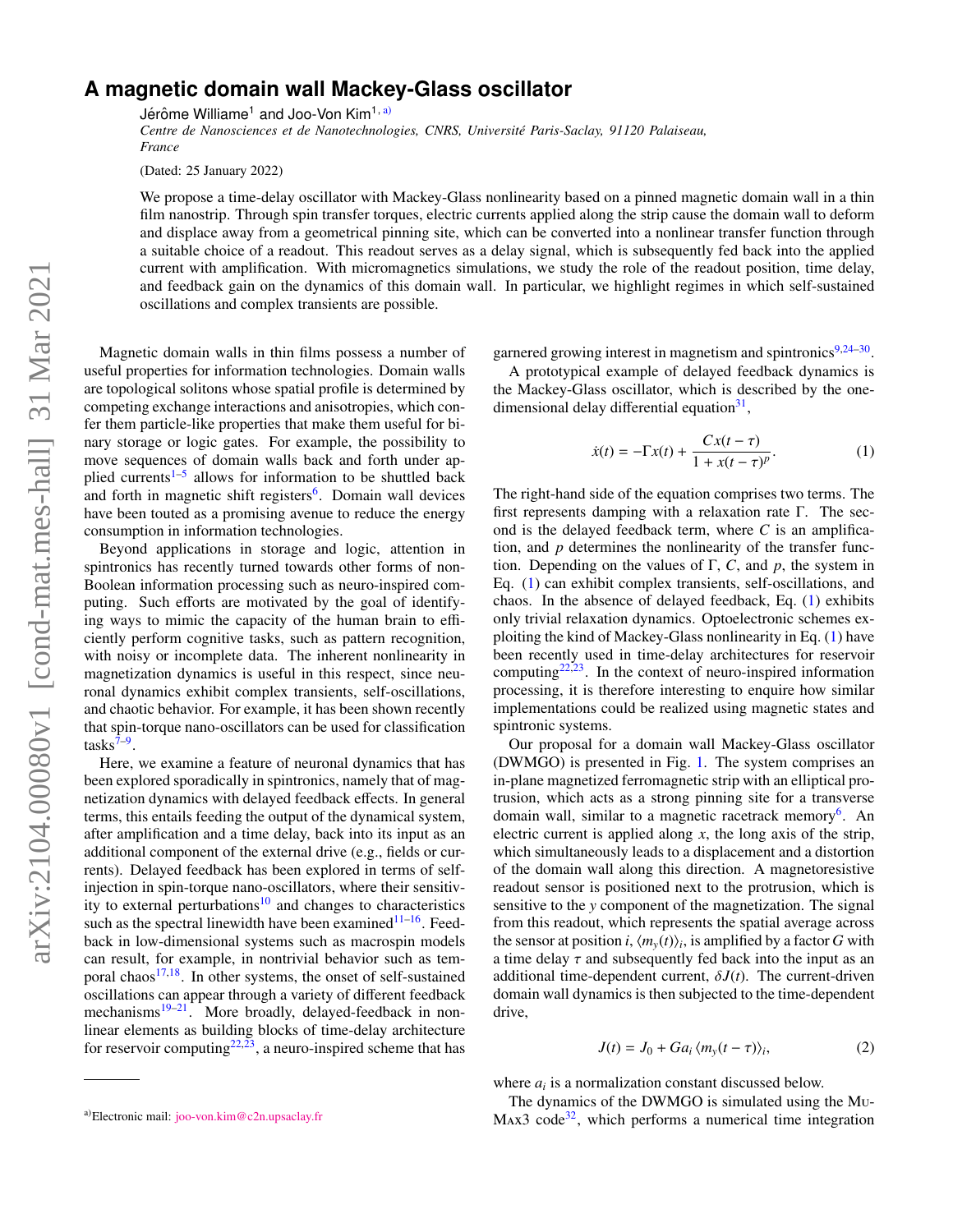

<span id="page-1-0"></span>FIG. 1. Geometry of the domain wall Mackey-Glass oscillator. The magnetic strip, 200 nm in width, hosts an in-plane magnetized transverse domain wall, which is pinned by an elliptical protrusion of width 100 nm. A dc conventional current  $J_0$  flows along the track and displaces the wall through spin-transfer torques. A magnetoresistance readout sensor detects the  $\langle m_v \rangle$  component near the protrusion, which is amplified by a factor *G* and fed back into the input current as a delayed modulation.

of the Landau-Lifshitz equation with current-induced spin torques,

<span id="page-1-3"></span>
$$
\frac{d\mathbf{m}}{dt} = -\gamma_0 \mathbf{m} \times \mathbf{H}_{\text{eff}} + \alpha \mathbf{m} \times \frac{d\mathbf{m}}{dt} - (\mathbf{u} \cdot \nabla) \mathbf{m} + \beta \mathbf{m} \times (\mathbf{u} \cdot \nabla) \mathbf{m}. \tag{3}
$$

 $\gamma_0$  is the gyromagnetic ratio,  $m(r, t)$  is a unit vector representing the magnetization field,  $H_{\text{eff}}$  is the effective magnetic field, and  $\alpha$  is the Gilbert damping constant. The Zhang-Li spin transfer torques are parametrized by  $\mathbf{u} = \mathbf{J}(\mathbf{r})P\mu_B/(eM_s)$ , which represents an effective spin drift velocity where J is the conventional current density,  $\mu_B$  is the Bohr magneton, *e* is the electron charge,  $\beta$  is the nonadiabaticity, and  $P$  is the spin polarization. The effective field is given by the variational derivative of the total magnetic energy *U* with respect to the magnetization unit vector,  $H_{\text{eff}} = -(1/\mu_0 M_s) \delta U / \delta m$ , and comprises contributions from the exchange, dipole-dipole, and the Zeeman interactions.

The oscillator studied comprises a strip with dimensions of  $3072 \times 200 \times 10$  nm, which is discretized using finite difference cells  $3 \times 3 \times 10$  nm in size. The protrusion is taken to be a half ellipse with the long axis perpendicular to the wire, which extends out to a distance of 92 nm from the wire, and the short axis parallel to the wire with an extension of 100 nm. We assume micromagnetic parameters relevant for permalloy, namely a saturation magnetization of  $M_s = 860$  kA/m, an exchange constant of  $A = 13$  pJ/m, and a Gilbert damping constant of  $\alpha = 0.02$ . The readout region is taken to be rectangular in shape with dimensions of  $100 \times 200$  nm, which spans the entire with of the magnetic strip. For the current-driven spin torques, we assume  $P = 1$  for simplicity and a nonadiabacity of  $\beta = 0.1$ . Finite element electromagnetics simulations were used to compute the spatial profile of the currents flowing along the wire. Current densities used here refer to the average current density applied through the rectangular cross section at the ends of the wire, far from the protrusion. In Fig. [2,](#page-1-1) the static domain wall profile under different applied dc currents is shown.

The magnetoresistive signal, which serves as the transfer



<span id="page-1-1"></span>FIG. 2. Static domain wall profiles under different applied dc currents,  $J(t) = J_0$ . (a)  $J_0 = -4$ , (b)  $J_0 = 0$ , (c)  $J_0 = 4$ , (d)  $J_0 = 8$ , and (e)  $J_0 = 10 \text{ TA/m}^2$ . The critical depinning current is approximately  $J_{0,c} = 8.5$  TA/m<sup>2</sup>. The functionality of the DWMGO is limited to guarantee halous this critical querent currents below this critical current.



<span id="page-1-2"></span>FIG. 3. Magnetoresistive readout signal of the DWMGO. (a) Example of six sensor positions. (b) Spatial average of  $m<sub>y</sub>$  as a function of the static applied current  $J_0$  for each sensor position in (a). (c) Rescaled output function at the operating point of sensor positions 1 to 3. (d) Mackey-Glass transfer function for three different *p* for comparison.

function *f* [i.e., the second term on the right hand side of Eq.  $(1)$ ], is illustrated in Fig. [3.](#page-1-2) The signal is computed from the spatial average of the magnetization component  $m<sub>v</sub>$  within the sensor region. Six different positions *i* of the sensor are shown, which results in different asymmetries and nonlinearities for the transfer function [Fig.  $3(a)$  $3(a)$ ]. To facilitate com-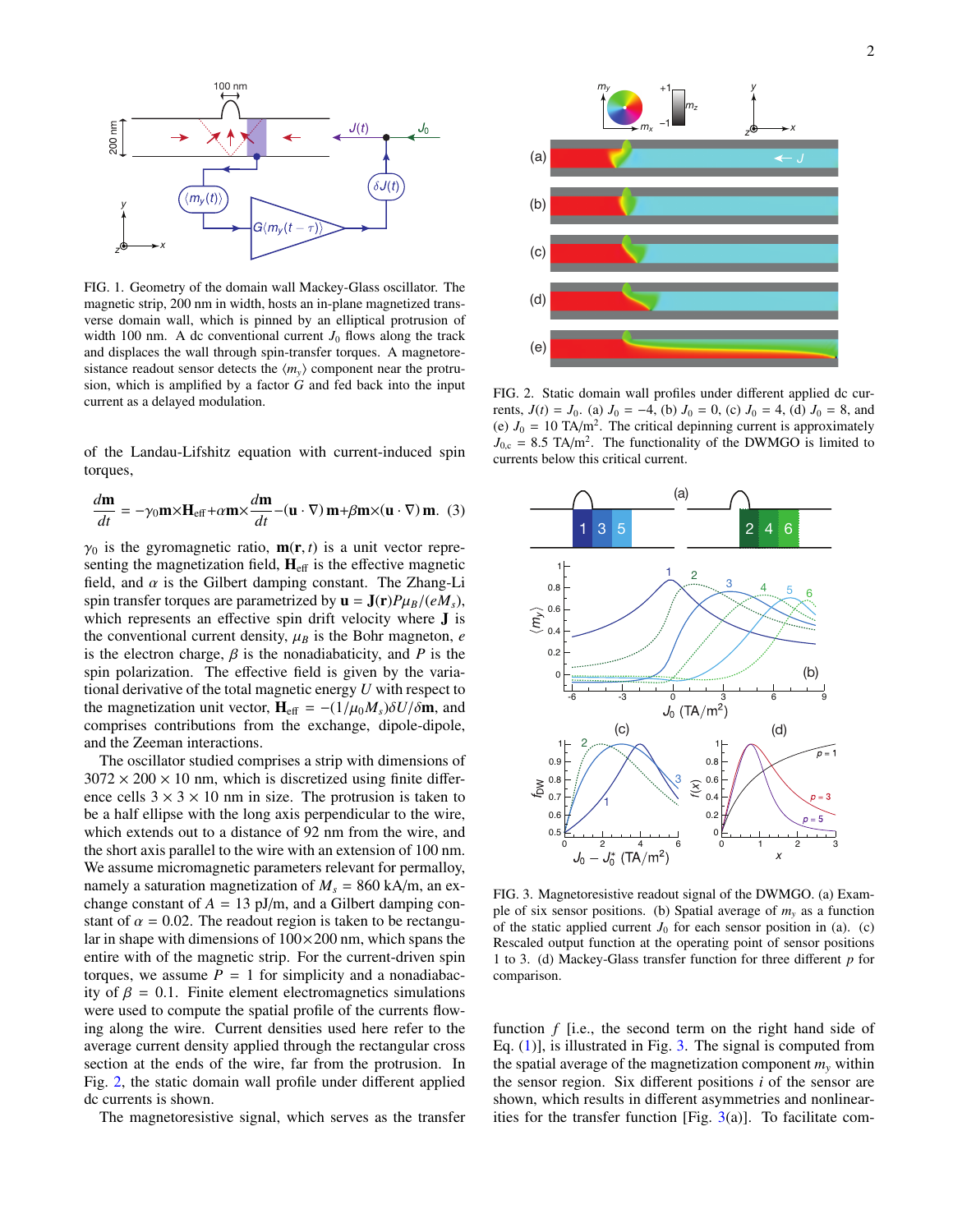<span id="page-2-0"></span>TABLE I. Scaling parameter  $a_i$  and operating point  $J_{0,i}^*$  for each sensor position *i* such that  $f_{0,i} = 0.5$  at  $I_0 = I^*$ sor position *i* such that  $f_{DW} = 0.5$  at  $J_0 = J^*_{0,i}$ .

| Position, i | $a_i$ | $J_{0,i}^*$ (TA/m <sup>2</sup> ) |
|-------------|-------|----------------------------------|
|             | 1.145 | $-4.12$                          |
| 2           | 1.201 | $-0.68$                          |
| 3           | 1.307 | 0.42                             |
| 4           | 1.366 | 2.20                             |
| 5           | 1.413 | 4.38                             |
| 6           | 1.366 | 6.24                             |

parison between the different sensor positions, we rescale the transfer functions in the following way. First, we normalize each curve by a factor  $a_i$  such that the maximum value of the output is unity; we define the transfer function to be  $f_{DW} = a_i \langle m_y \rangle_i$ . Second, we define an operating point  $J_{0,i}^*$  such  $u_1, u_2, u_3, u_4$  is seen, we define an operating point  $J_{0,i}$  such that the value of the transfer function is 0.5 at  $J_0 - J_0^* = 0$ . The values of  $a$  and  $J_0$  for each sensor position is given in Table [I.](#page-2-0) The transfer function for positions 1 to 3 is shown in Fig. [3\(](#page-1-2)b). For the purposes of comparison, the transfer function for the Mackey-Glass oscillator [Eq.  $(1)$ ] is shown in Fig. [3\(](#page-1-2)c) for three values of the nonlinearity, *p*. *f*<sub>DW</sub> captures the nonmonotonic behavior of the Mackey-Glass transfer function for *<sup>p</sup>* > 1, with the sensor position offering a means to adapt the nonlinearity.

Next, we discuss the possible dynamical states of the DWMGO and the influence of the sensor position. Simulations with the delayed feedback are performed as follows. For a given value of  $\tau$  under study, time integration of Eq. [\(3\)](#page-1-3) is first performed over the interval  $t \in [-\tau, 0]$  without the feedback term in order to generate the delay term  $\langle m_v(t-\tau) \rangle$ , which is stored in memory. Since we employ a time integration algorithm with an adaptive time step (i.e., primarily the Dormand-Prince method implemented in MuMAx3<sup>[32](#page-4-17)</sup>), we use cubic interpolation for the function  $m<sub>v</sub>(t-\tau)$  so that it can be evaluated at arbitrary values of  $t - \tau$  during the simulation. During this initial phase without feedback, a static current  $J_0 = J_0^*$  is applied. The initial magnetization state is computed previously for this operating point in order to minimize transient dynamics. For  $t > 0$ , Eq. [\(3\)](#page-1-3) is solved together self-consistently with Eq. [\(2\)](#page-0-2).

Some examples of the domain wall dynamics are shown in Fig. [4.](#page-2-1) The figure shows the simulated magnetoresistance readout for a sensor in position 2. It is instructive to first consider the effect of long delays ( $\tau = 10$  ns). At low gain,  $G = 2$ , the feedback acts like a driving term formed by a sequence of steps, where each step corresponds to a different equilibrium position of the domain wall [Fig.  $4(a)$  $4(a)$ ]. As the step is initially applied, a ringdown of the signal can be seen over a few ns, which corresponds to the damped oscillatory motion of the domain wall about the new equilibrium state. Since  $f_{DW}$  is designed to be finite at  $J_0 = J_0^*$ , the application of the feedback guarantees some transient behavior since *J* will deviate from  $J_0^*$  instantaneously. The stepped ringdown response eventually converges to a steady state value. At higher gain,  $G = 6$ , the initial stepped response comprises larger ampli-



<span id="page-2-1"></span>FIG. 4. Time traces of the magnetization dynamics measured at Position 2. (a) Transient dynamics toward a static configuration under weak amplification,  $G = 2$ , and long delays,  $\tau = 10$  ns. (b) Selfsustained oscillations at  $G = 6$  and long delays,  $\tau = 10$  ns. Selfsustained oscillations at  $G = 6$  and short delays,  $\tau = 1$  ns.



<span id="page-2-2"></span>FIG. 5. Power spectral density (PSD) of domain wall oscillations corresponding to readout at Position 2 with  $G = 6$  and two different delays: (a)  $\tau = 1$  ns and (b)  $\tau = 10$  ns.

tude motion, which over the course of a few hundred ns results in a steady state oscillation of the domain wall, as shown in Fig. [4\(](#page-2-1)b). The initial phase is dominated by transients on a time scale give by  $\tau$ , but this gradually evolves into a selfoscillatory mode for which this modulation is less present. At short delays ( $\tau = 1$  ns), the transient dynamics toward the selfoscillation is considerably shorter, which can be observed in Fig.  $4(c)$  $4(c)$ .

Examples of the resulting power spectrum of feedbackdriven oscillations are presented in Fig. [5.](#page-2-2) The spectra in Fig.  $5(a)$  $5(a)$  and  $5(b)$  correspond to the oscillations shown in Fig. [4\(](#page-2-1)c) and [4\(](#page-2-1)b), respectively. Fig. [5\(](#page-2-2)a) presents an example at short delays ( $\tau = 1$  ns), where we can clearly identify the main oscillation peak  $f_0$  at around 1.13 GHz, with harmonics at  $2f_0$  and  $3f_0$  also visible in the spectrum shown. These main spectral lines are accompanied by a number of modulation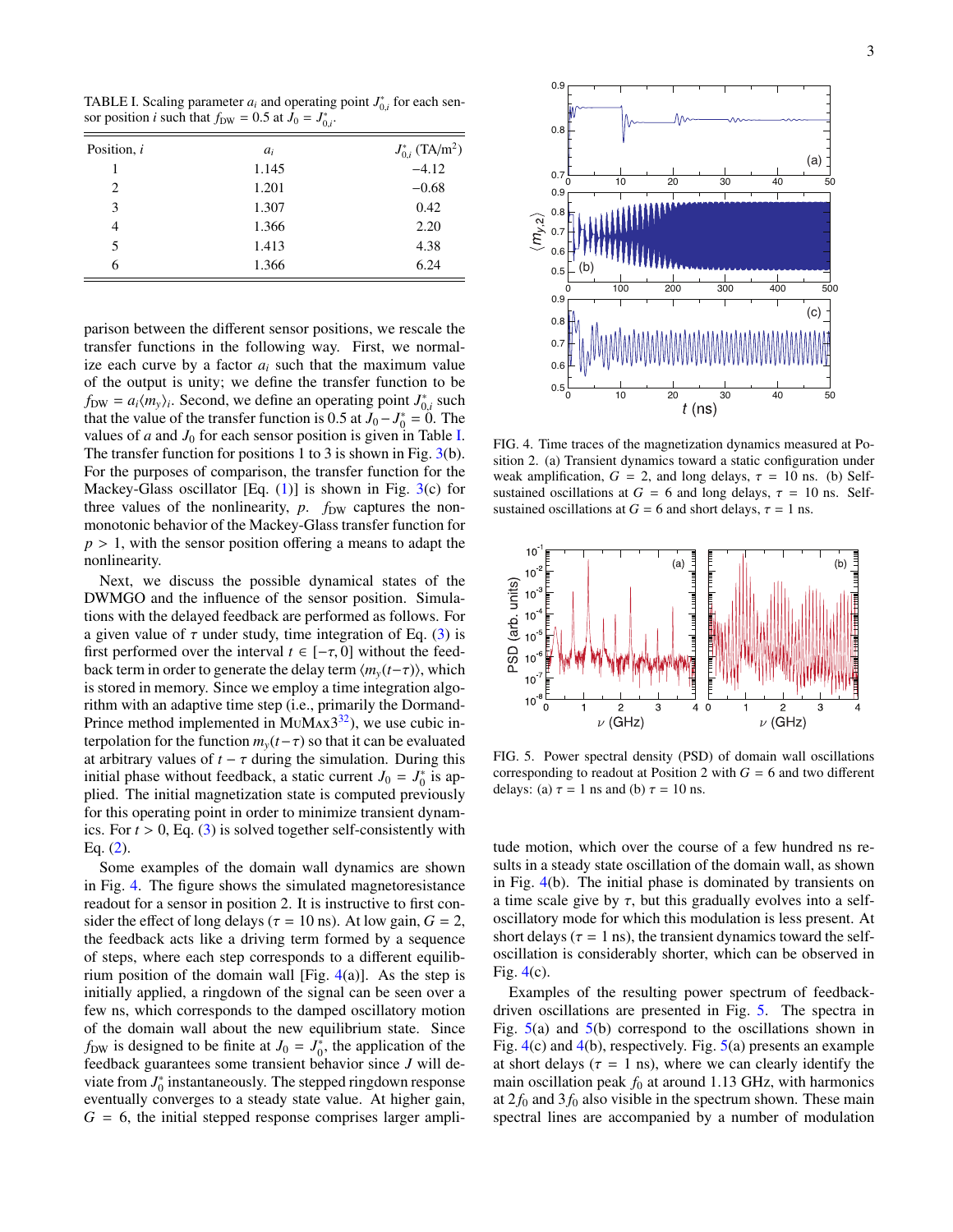

<span id="page-3-0"></span>FIG. 6. Color map of the power spectral density (PSD) as a function of delay  $\tau$  for  $G = 6$ , with the sensor at (a) position 1, (b) position 2, (c) position 3.

sidebands, which result from a self-modulation that is induced by the delayed feedback signal. This is a feature seen in other delayed-feedback systems involving spintronic devices<sup>[14](#page-4-18)[–16](#page-4-7)</sup>.

Figure [6](#page-3-0) presents a color map of the power spectral density of the DWMGO as a function of time delay at a fixed gain of  $G = 6$ . for three sensor positions. For all cases shown, we can observe the primary oscillation peak around 1 GHz, where the strength and number of modulation sidebands vary with the delay. For short delays, the feedback results only in a modulation of the primary oscillation frequency, where a ratchet-like frequency pulling toward lower frequencies is shown as  $\tau$  increases. This phenomenon is particularly visible in Fig. [6\(](#page-3-0)c). For longer delays, this frequency pulling is accompanied by the appearance of modulation sidebands, which are also visible in the harmonics within the frequency window considered. The onset of these sidebands depend strongly on the sensor position, and therefore, on the feedback nonlinearity. We can see that the sidebands appear at  $\tau \approx 1.5$  ns for a sensor centered at the protrusion (position 1), while at positions 2 and 3 the onset of the sidebands occur at  $\tau \simeq 4.0$  and  $\tau \simeq 4.5$  ns, respectively. These results show that the rich power spectra can be obtained within a single device by tuning the readout position of the domain wall oscillations.

Figure [7](#page-3-1) presents the output power of the DWMGO for different values of the delay time and amplification with the three sensor positions considered in Fig. [6.](#page-3-0) Similarly to behavior in Fig. [6,](#page-3-0) we can observe modulations in the output power as the delay is varied. Another notable feature is that a maximum in the oscillator power is observed over a range of feedback gain, which can be clearly seen in Fig. [7\(](#page-3-1)c). This reflects the fact that the oscillatory properties are strongly dependent on the competition between the relaxation dynamics of the confining potential and the form of the feedback signal.

We now discuss two possible issues and their potential impact on the DWMGO functionality described so far. The first concerns the Joule heating related to the current flow in the device. Because the current densities involved are typical for



<span id="page-3-1"></span>FIG. 7. Phase diagram of the output power of the oscillator as a function of feedback delay,  $\tau$ , and gain,  $G$ , for the readout sensor located at (a) position 1, (b) position 2, and (c) position 3.

spin-transfer torques, i.e., in the range of  $10^{12}$  A/m<sup>2</sup>, we can expect the operating temperature of the device to be significantly above ambient conditions. However, since the crosssectional area at the protrusion is larger than the straight portion of the wire, we do not expect additional complications due to Joule heating near the protrusion or the sensor region, where heating might actually be lower than the baseline value set by the regions far from the protrusion. In terms of thermal noise in the readout, we do not expect any additional issues beyond those faced in designing suitable magnetoresistive readouts, e.g., in three-terminal devices studied in spinorbit torque switching. The second issue concerns the accuracy of the sensor position, where the vagaries of nanofabrication can also result in variations in its size and shape. Our simulation results using different sensor positions show that the qualitative features of the oscillator remain present irrespective of the sensor position. In a given experimental device, there remain other control parameters such as the feedback delay, feedback gain, and the dc current used as the operating point to tailor the desired dynamics. Shifts in the sensor position away from the position, as shown in Fig. [3,](#page-1-2) result in an overall translation of the nonlinear transfer function along the dc current axis [Fig.  $3(b)$  $3(b)$ ], so variations in the sensor position due to fabrication can be accommodated by tuning this operating point.

In summary, we have presented a model for a spintronic feedback oscillator with a Mackey-Glass nonlinearity. In contrast to conventional spin-torque nano-oscillators in which nonlinearities are determined by intrinsic micromagnetic energies such as shape anisotropies or spin wave interactions, here the form of the nonlinearity is determined in large part by the position of the readout sensor and on how the pinned domain wall deforms as a function of the applied current. This suggests that multiple nonlinearities, and possibly different functionalities, could be designed on a single device by using different readout sensors.